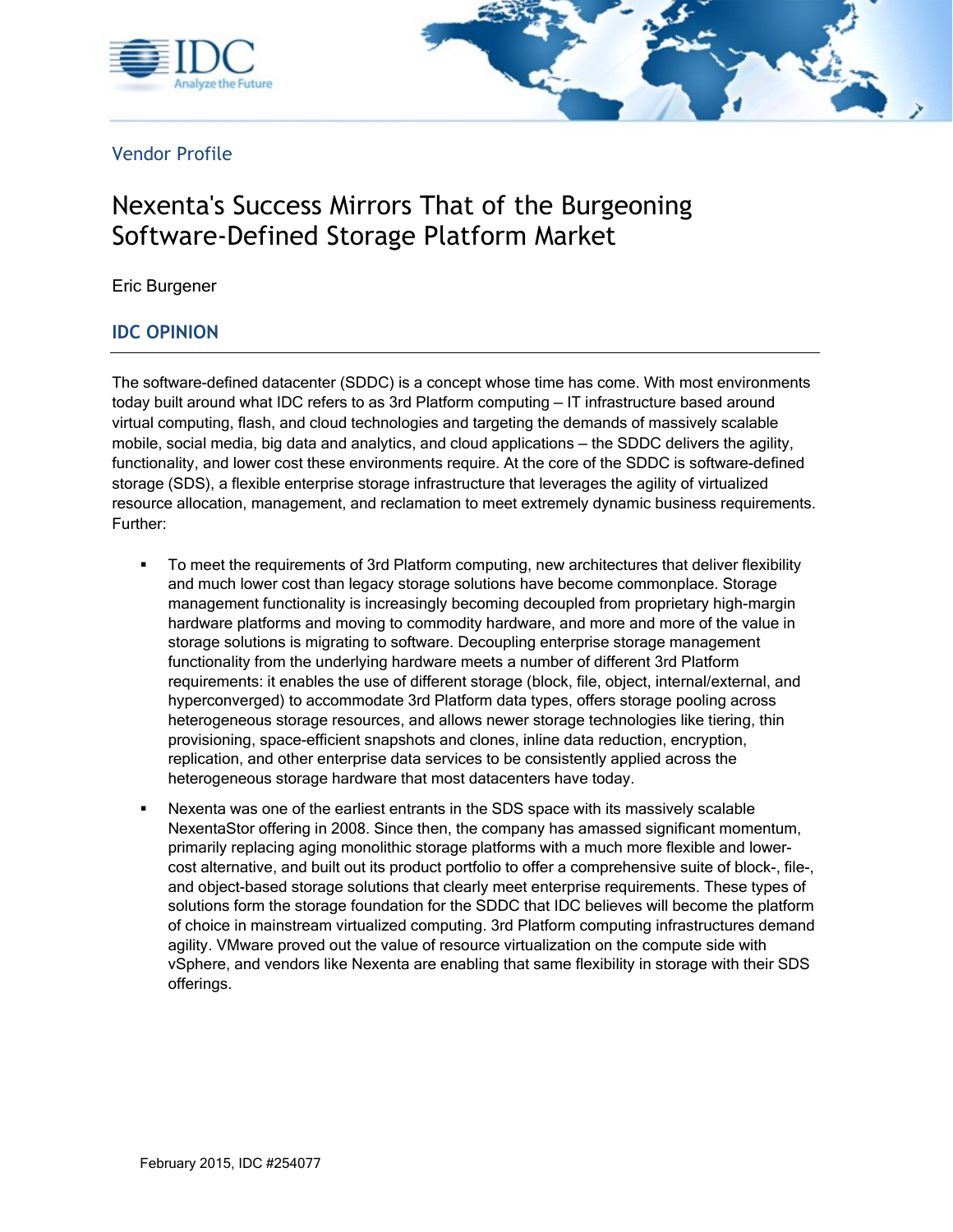#### IN THIS VENDOR PROFILE

This IDC Vendor Profile examines Nexenta, an SDS solution providing unified block-, file-, and objectbased storage as a storage foundation for the SDDC and a much lower-cost alternative to traditional network-based enterprise storage offerings. The document discusses the SDDC, reviews and analyzes key trends in this market today, and evaluates Nexenta's strategy and solution offerings in this space.

#### SITUATION OVERVIEW

When VMware introduced x86-based server virtualization, organizations discovered the value that software-defined virtual machines (VMs) could bring to the datacenter. Compute resources could be quickly allocated from a pool to create new VMs, and those resources could just as quickly be reclaimed and reallocated to other uses. The server consolidation and compute efficiencies that this enabled made for much better and more flexible use of computing resources, and it was not long before vendors began to look to provide the same provisioning model for other resources like storage and network. The idea of the SDDC was born and promised to deliver maximum agility and efficiency in resource allocation to meet the new era's much more dynamic business requirements.

With its better agility and efficiency, the new SDDC infrastructure stands in stark contrast to the older, much more rigid client/server architectures that dominated an earlier era. Today's 3rd Platform computing era, dominated by the needs of mobile computing, social media, big data and analytics, and cloud, is built on virtual infrastructure that heavily leverages flash and cloud technologies. Datacenters are coping with explosive data growth rates; data types that include structured, unstructured, and semistructured data; an increasing requirement for extremely high availability and fast recovery; and the need to respond rapidly and cost effectively to changing business conditions.

At the heart of the SDDC is SDS. The monolithic storage architectures of the past do not deliver the performance, flexibility, or cost profile demanded by 3rd Platform computing, and they have slowly given way to newer architectures that are much better at meeting those requirements. These new architectures are often built around scale-out designs and include not only shared storage solutions that leverage newer storage technologies like flash but also hyperconverged designs where compute, storage, and networking capabilities are colocated in each node. Customers are increasingly looking toward solutions built around cost-effective commodity hardware as opposed to proprietary hardware. At the same time, more and more of the value of enterprise storage solutions is migrating toward software. Both trends help meet the need for flexibility while at the same time keeping costs down.

Over the past several years, storage management responsibilities have been migrating more toward IT generalists. These resources have server and application management expertise but are less well versed in the intricacies of classic storage management. At the same time, these administrators are being asked to manage more storage capacity than ever before. Part of what is driving the increasing move to SDS is that, because it is decoupled from specific hardware, storage management processes can become more aligned with applications and business processes, not only enabling more intuitive management but also leveraging comprehensive automation that can help increase the administrative span of control.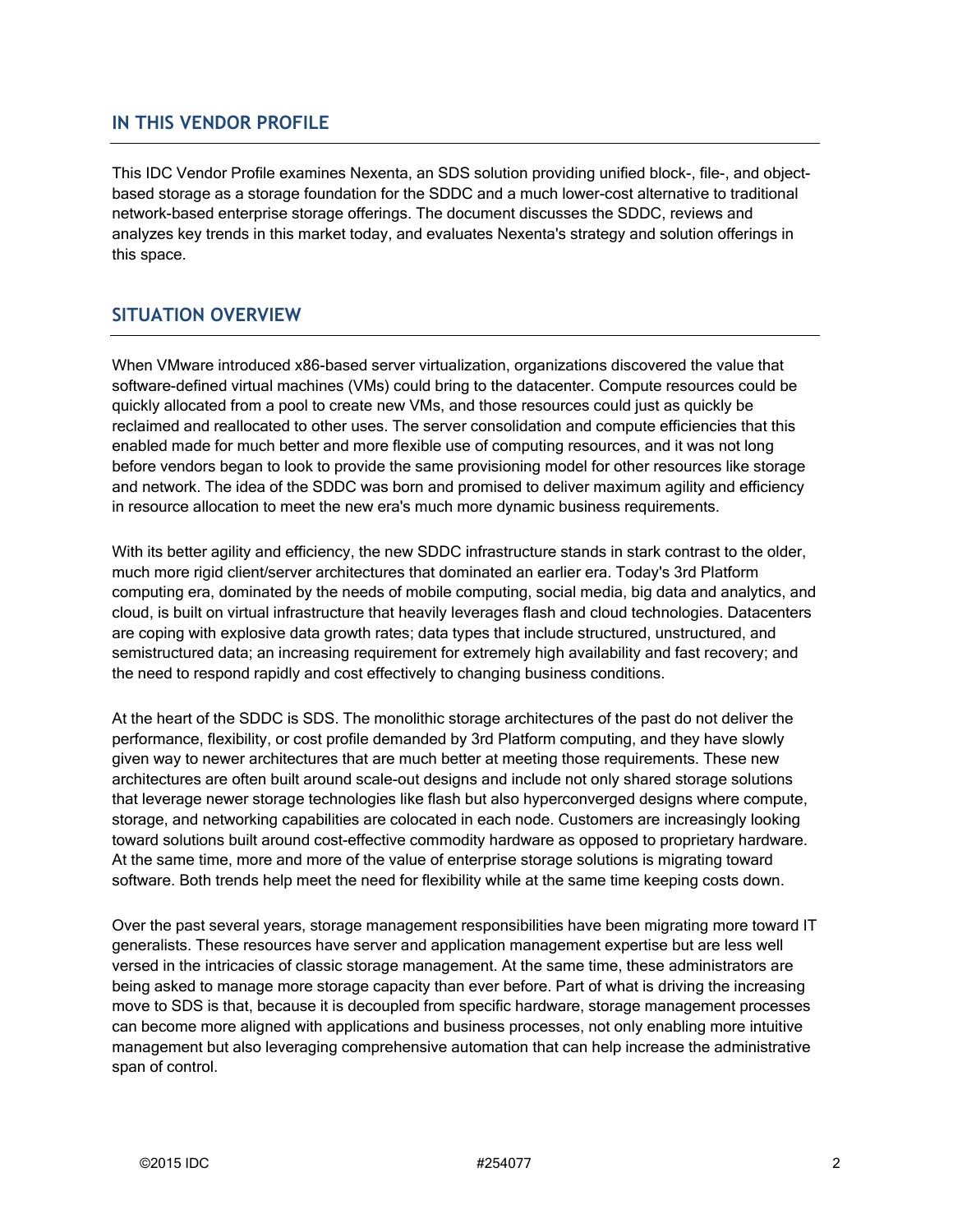IDC defines SDS as any storage software stack that can be installed on any commodity off-the-shelf hardware and used to offer a full suite of storage services, including federation between the underlying persistent data placement resources to enable mobility of its tenants between these resources. SDS requires no specialized hardware such as custom ASICs but must instead be based on commodity hardware. The industry's leading SDS offerings are proving effective replacements for legacy storage platforms for tier 2 and tier 3 workloads, and IDC expects to see the more innovative vendors begin to pursue selected tier 1 workloads as well. By consolidating multiple workloads onto a single platform that meets enterprise requirements for performance, scalability, reliability, security, and management, organizations can take advantage of economies of scale to make much more efficient use of not only existing hardware and software (capex) but also administrative resources (opex).

Given the increasing use of SDS solutions to replace older enterprise storage solutions, IDC has defined the SDS-P market. The SDS-P market is growing at double-digit rates, is composed of four main segments — block, file, object, and hyperconverged — and will be a \$2.8 billion market in 2017. Multiple deployment models exist in this market — solutions can run on x86 servers with either internal or external disk where external disk can be JBODs or shared storage arrays of any kind. Most enterprises have storage hardware platforms from at least several vendors, and SDS helps put the management of all of those devices under a single, centralized interface. Different storage media types abound, with most enterprises today using flash and spinning disk. Many enterprises still have tape in the mix, and more and more enterprises are adding cloud storage to their infrastructure. In the SDS model, the software determines the storage functionality, allowing different types of storage to be amalgamated under a single management interface and given a consistent set of enterprise storage management functionality.

The SDDC, enabled by maturing SDS-P offerings, is slowly becoming a reality. Enterprises understand their need for flexibility and clearly see how SDS enables that, but they want to make sure that these platforms meet their enterprise storage requirements in the areas of performance, availability, reliability, scalability, security, and manageability before they start moving critical corporate application services onto them. Ultimately, however, the use of commodity hardware will become the rule for most general-purpose application environments, and software will be where most of the value resides. The economics of this model can be extremely compelling.

### Meeting Enterprise Requirements

SDS solutions targeted at tier 2 and 3 environments needed to provide massive scalability, data reduction that would reduce the effective dollar per gigabyte of these environments, data protection to ensure that data could be reliably stored for long periods of time, encryption to provide security, and management features that were generally necessary for backup, disaster recovery, archive, content repository, and other secondary storage environments. But when they step up to directly challenge the enterprise storage workhorses of record in primary application environments, there were additional capabilities in the areas of performance, availability, reliability, and manageability that needed to be addressed.

The performance requirements of primary applications in 3rd Platform computing environments demand flash, and SDS solutions must not only accommodate the use of flash but make optimized use of it in conjunction with spinning disk. The ability to define storage tiers and associate them with particular applications is critical. Other performance-enhancing approaches like intelligent caching, the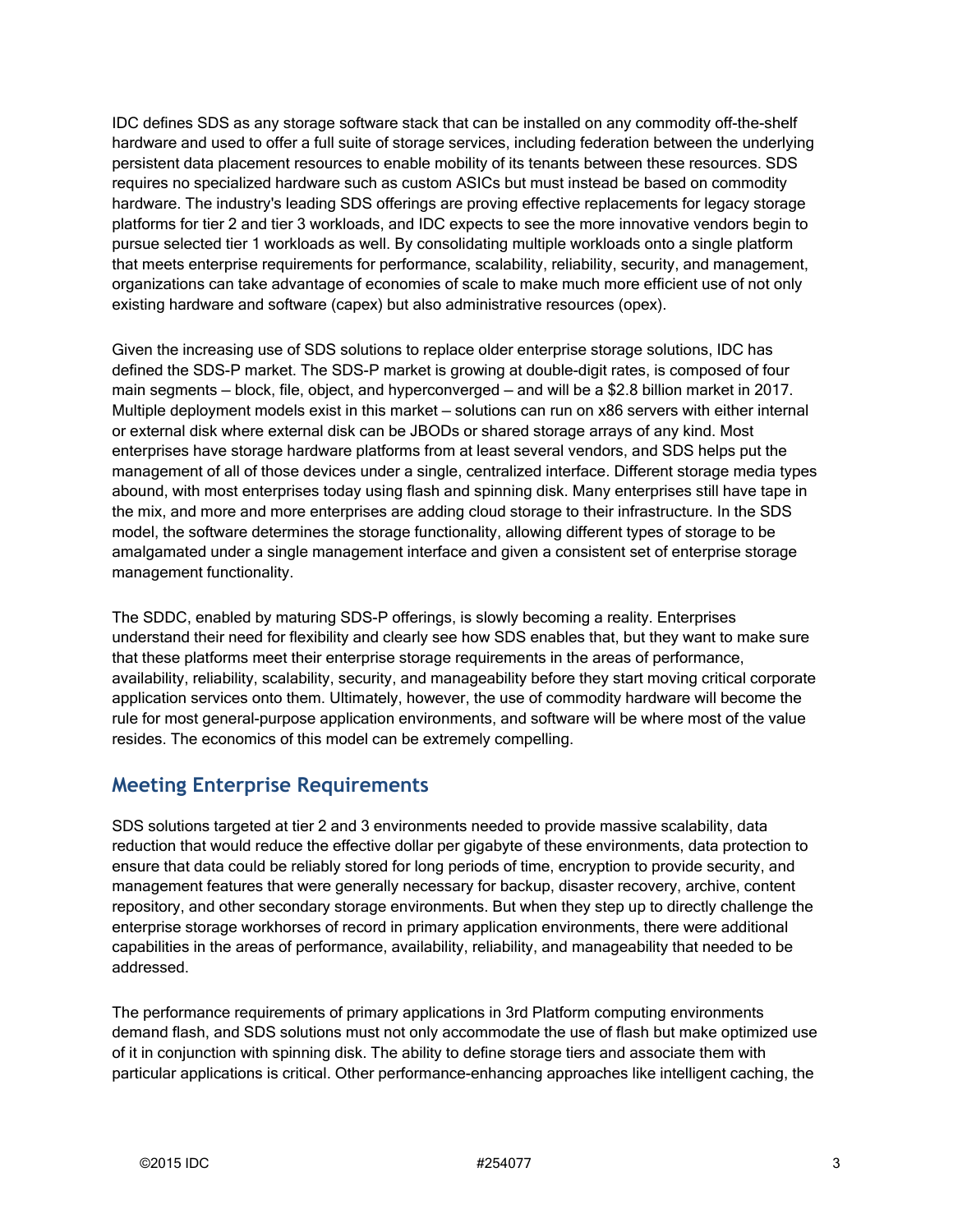use of intent logs, and snapshot and clone implementations that scale without performance degradation are important in these environments. Systems must be highly available, implementing features like dual controller architectures, efficient approaches to data redundancy at scale, automatic failover, rapid recovery in the event of device or node failures, online expansion and reconfiguration, and multisite replication to enable disaster recovery configurations.

Data reduction methods should make efficient use of RAM and flash media so that they can be in line without unduly impacting storage latencies. Algorithms to support the reliable storage and movement of data without errors are critical. And around all of this must be a management interface that enables intuitive administrative operations for tasks like provisioning, workflow definition and execution, monitoring, troubleshooting, and resource reclamation.

## Ease of Deployment and Management

Most commercial enterprises prefer to buy off-the-shelf solutions when they can, as this simplifies deployment, support, and the evolution of products to add new features. In many organizations, virtual administrators are taking on more of the management responsibilities for other resources that can be defined in software and are running on virtual infrastructure like storage and networking. These administrators are very comfortable managing at the VM and application level when performing operational tasks. The use of provisioning templates can help make provisioning faster, easier, and more reliable in these environments. Automation can also improve reliability while at the same time increasing the administrative span of control of any operators, regardless of their level of expertise. The best SDS-P solutions include analytics and orchestration capabilities that make it easy for them to fit into preexisting datacenter workflows but also accommodate new ones.

Particularly in the areas of purchase, deployment, and support, an effective channel-based go-tomarket strategy helps combine the economics of SDS platforms running on commodity hardware with the turnkey ease of deployment and support that were very attractive aspects of the integrated solutions sell. SDS building blocks can form the high-performance, scalable core of any number of vertically integrated solutions, making it very easy for channel partners to use them as a foundation for any number of different offerings. Channel partners with specific vertical market expertise can easily craft their own integrated solutions, maintaining the economics of a software-based solution while providing a simple, single point of contact for purchase, deployment, and ongoing support.

### Company Overview

Nexenta was founded in 2005 by Alex Aizman and Dmitry Yusupov and based around a vision that the future of enterprise computing would be "software defined." The storage platform for that future would be a software-defined layer, complete with enterprise-class performance, availability, reliability, and scalability, running on commodity x86-based server hardware and exhibiting price points significantly lower than the monolithic hardware-based storage architectures of the past. The objective is to produce solutions that scale with today's datacenter workloads, can run on any x86-based server hardware, and provide a nondisruptive and evolutionary growth path to bridge the business transition from hardware-defined to software-defined datacenters.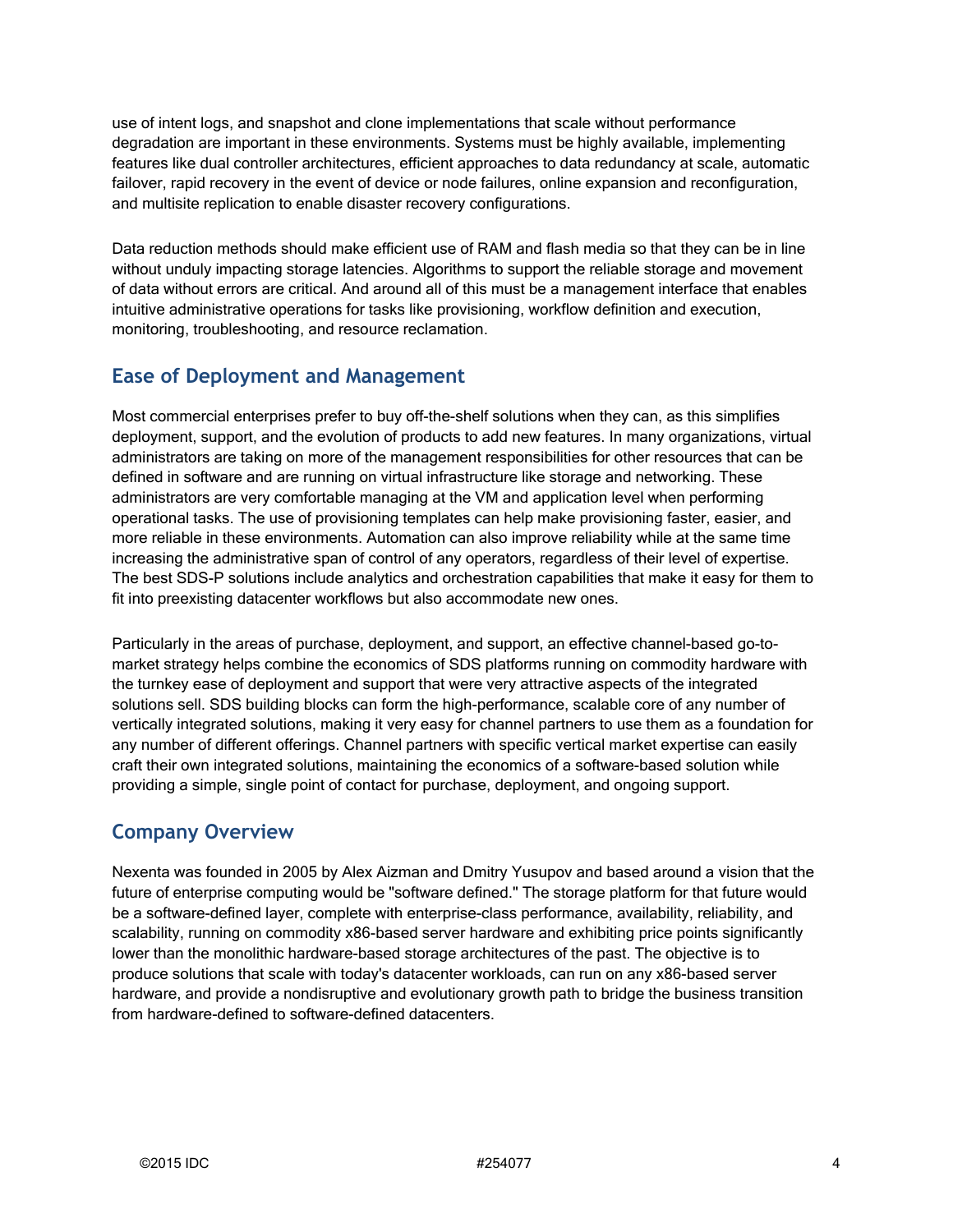Prior to Nexenta, Aizman and Yusupov had created the iSCSI stack that was accepted into the Linux kernel earlier in mid-2005. Nexenta has been through four rounds of funding, with a total of \$54 million investment from various venture capitalists including Silicon Valley's Menlo Ventures and Sierra Capital. Nexenta, a privately held firm headquartered in Santa Clara, California, has offices in both EMEA and APAC and has roughly 250 employees. Nexenta has roughly 6,000 customers worldwide. Roughly 60% of them originally purchased Nexenta to provide more scalable and performant NFS services and 40% of them to provide FC/iSCSI–attached block storage, although a good percentage of customers now use the Nexenta platform as a unified data store. On this customer base, Nexenta has more than an exabyte of capacity deployed with its software. Throughout its history, Nexenta has often been purchased to replace aging NetApp infrastructure. NexentaEdge, the scale-out object storage platform, was announced in August 2014 and will GA early 2015.

The core product, NexentaStor, delivers unified block- and file-based storage using a pure software model, but since initial shipments in 2009, the portfolio has expanded to include NexentaEdge (object storage), NexentaConnect (a suite of vertically integrated enhancements for cloud, VDI, and virtualized infrastructure), and NexentaFusion (software-defined storage analytics and orchestration). These products are all integrated and managed under a single, unified interface that can be standalone or integrated into VMware vSphere. The scale this unified platform can achieve has been proven by commercial customers like Korea Telecom that use it to manage their entire cloud storage infrastructure, a data store that exceeds 100PB in size.

## Company Strategy

During initial development, Nexenta chose open source ZFS to provide the core of the software platform. The choice of ZFS provided a mature, enterprise-ready platform that already included many of the performance, availability, and reliability features that datacenters required. Nexenta then selectively enhanced the open source platform over time to provide other desired features. The company has been very successful selling its platforms for use in tier 2 and tier 3 application environments such as backup, disaster recovery, and archive, but they are also used in tier 1 environments like VDI. Once flash became a media option in ZFS' Hybrid Storage Pools, more customers began to use Nexenta for tier 1 environments, and over time, usage is expected to expand more into these types of primary storage environments.

Nexenta developed into primarily a channel play, although a small direct sales force does work on particularly large accounts. Early on in the company's life, Nexenta worked with partners that had significant leeway to create any solution they liked based around Nexenta's portfolio products — these were called "certified solutions." More recently, the company began to work with Dell, HP, Supermicro, and others to define more repeatable reference architectures to help provide guidelines for Nexentabased solutions sold in the channel. Within the past year or so, Nexenta has been working to provide integrated solutions, assembled by the channel partners and built around the Nexenta platform, that provide the same ease of purchase, deployment, and support that hardware-centric products offered but with the economic benefits that are central to the SDS value proposition. This strategy has clearly made Nexenta more competitive against hardware-centric offerings that have a much higher cost and often do not provide the breadth of functionality that Nexenta does.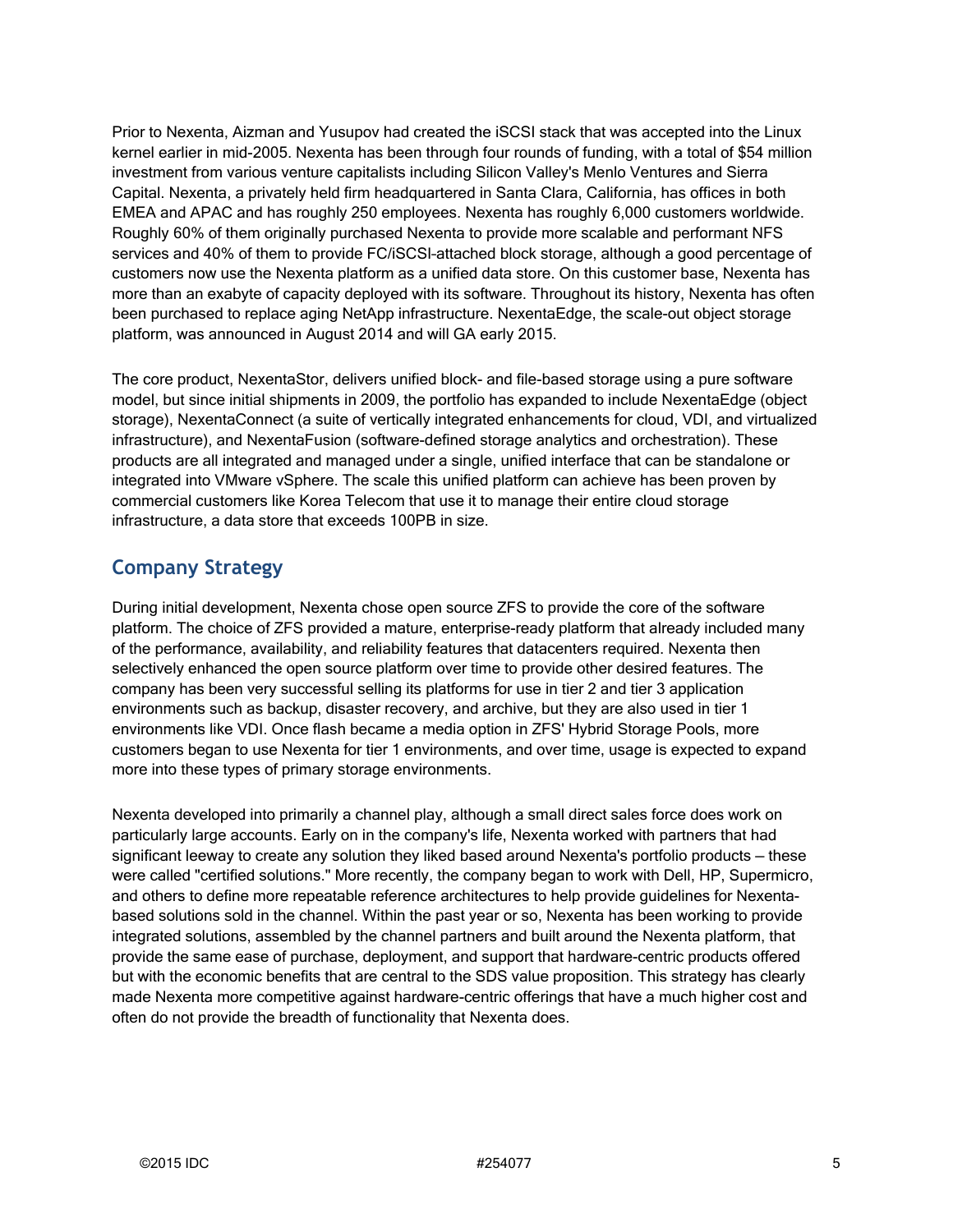Recently, Nexenta has also started to deliver software modules for its NexentaStor platform that are targeted for use with specific applications and/or environments. NexentaConnect is a suite of software solutions that utilize the core software technologies of NexentaStor to effectively create a larger vertical storage software stack that is specifically integrated into selected application environments to deliver more cost-effective and feature-rich storage options. The NexentaConnect products deliver higher performance, better storage efficiencies, and easier management for these environments. Options include NexentaConnect for VMware Horizon, NexentaConnect for Citrix XenDesktop, and NexentaConnect for VMware Virtual SAN.

## The Nexenta Product Family

Although the Nexenta product family is essentially a very scalable, high-performance, and enterpriseready SDS-P offering, the value proposition for organizations is that it is the storage enabler for the SDDC. Block, file, and object stores, hosted on either local or remote storage from various vendors, can be centrally managed with a full set of enterprise functionality that includes efficient data integrity protection; built-in data redundancy; automatic failover and recovery; storage tiering; thin provisioning; space-efficient, scalable, and high-performance snapshots and clones; inline data reduction including both compression and deduplication; 256-bit AES-compliant encryption; and replication. Support for critical APIs enables close integration with key hypervisor and application platforms, such as VMware vSphere, VMware Horizon View, and Citrix XenDesktop, and allows the easy deployment of efficient, pure SDS solutions that mesh easily with preexisting datacenter workflows.

NexentaStor, Nexenta's original and flagship SDS-P, provides foundational block (FC and iSCSI) and file (NFS and SMB) services for the SDDC. Scalable from tens of terabytes to petabyte-plus configurations, NexentaStor delivers all the performance, availability, and reliability of ZFS, including ZFS Hybrid Storage Pools that combine DRAM, SSDs, and HDDs into a pooled storage medium across x86 nodes. Adaptive replacement cache (ARC) lives in DRAM and uses a resilient write-back cache to deliver memory performance for writes and works intelligently with level 2 ARC and the ZFS Intent Log, both hosted on SSDs, to deliver extremely high performance for most read and write I/O. HDDs are managed in a lower tier to provide very cost-effective capacity in large-scale environments. Each of these is intelligently managed as a whole to provide high performance while keeping blended system-level dollar-per-gigabyte costs low. NexentaStor supports all-flash configurations if customers require them, but most installations use hybrid configurations.

Data protection in NexentaStor is provided by RAID-Z, a data redundancy scheme built and optimized for massively scalable environments. ZFS resilvering quickly rebuilds the data from failed drives with minimal data movement, and a similarly optimized scheme for new RAID set creation makes initialization almost instantaneous. ZFS ensures that data is always consistent on disk by never modifying data in place. A copy-on-write (COW) technology is used extensively within ZFS, and writes are always executed as atomic operations to help ensure extremely high data integrity. ZFS checksums are present in every data and metadata block, used to continuously validate data integrity, and provide transparent repair of any bad blocks that are discovered. COW is used in snapshot, clone, and replication operations as well as for improved efficiencies.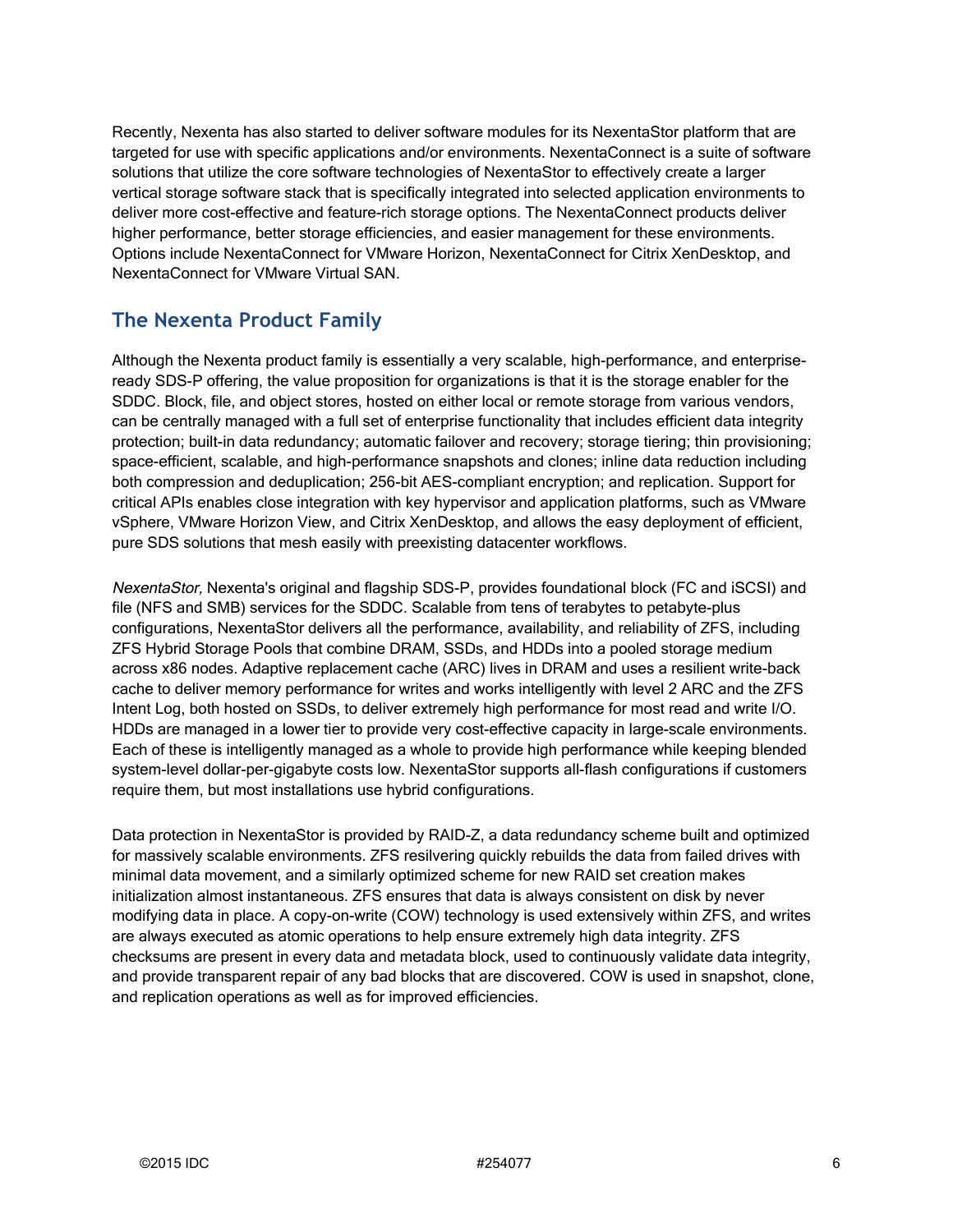NexentaEdge is a scale-out block and object storage solution that offers real-time dynamic optimization of performance and capacity utilization and ZFS-grade end-to-end data integrity and scales to hundreds of petabytes. Object storage organizes data into containers with a unique identifier that allows retrieval without knowing the physical location of the data it contains. Object storage is better than NAS for handling large unstructured data sets used in medical images, movies/videos, photo libraries, scanned legal documents, CAD/graphic designs, media and entertainment assets, and cloud storage. NexentaEdge provides support for the iSCSI block protocol and Amazon S3 and OpenStack Swift object APIs. Supporting block and object on the same infrastructure makes NexentaEdge particularly well suited to serve as a hyperscalable OpenStack and CloudStack storage back end.

NexentaEdge also provides global inline compression and deduplication that can result in significant cost savings in the highly reducible workloads common in 3rd Platform computing. The ability to provide inline deduplication of all data enables NexentaEdge to provide extreme capacity savings when it is used to store thousands of virtual machine boot or virtual desktop images. Certain application environments benefit more from compression, while others benefit more from deduplication, but the combination of the two will generally always result in a lower effective dollar per gigabyte than either one by itself. For this reason, it is important that SDS-P solutions offer both compression and deduplication.

The NexentaConnect suite of software solutions includes three vertically integrated options today. NexentaConnect for VMware Horizon integrates with Horizon View APIs like VCAI to provide simple, efficient virtual desktop provisioning and leverages a combination of Nexenta's write logging, inline data reduction (compression and deduplication), and local SSDs to increase desktop density per host for stateless desktops based on VMware Horizon View. NexentaConnect for Citrix XenDesktop is designed to work with Citrix Machine Creation Services (MCS) to deliver the same efficiency, performance, and density benefits. For users of Citrix Provisioning Server (PVS), NexentaStor can be used as an ideal primary storage platform and allows PVS to take advantage of the advanced caching of NexentaStor. NexentaConnect for VMware Virtual SAN enables the simple addition of scalable, high-performance NFS and SMB file services to a Virtual SAN while continuing to manage everything through the VMware vSphere Web Client interface. NexentaConnect products can be deployed using shared network storage or on hyperconverged configurations. The vertical integration inherent in these offerings provides ease of deployment and ongoing management with significant cost savings over conventional alternatives.

NexentaFusion provides unified, policy-based management across the entire Nexenta portfolio, and in 2015, will also extend this to non-Nexenta products. It provides single-pane-of-glass management for all storage services; simple, policy-based storage provisioning that offloads data placement decisions from already overworked administrators; a flexible, dynamic rules engine for real-time event monitoring and alert generation; multilevel data aggregation; and predictive analytics to proactively handle risk areas, and it is multitenant ready.

Nexenta OEM and channel partners provide sales and deployment services for fully integrated "appliance"-based solutions that include hardware and software and offer level 1 and 2 support for the integrated platforms they sell based on Nexenta solutions. Nexenta handles level 3 support requirements for these environments.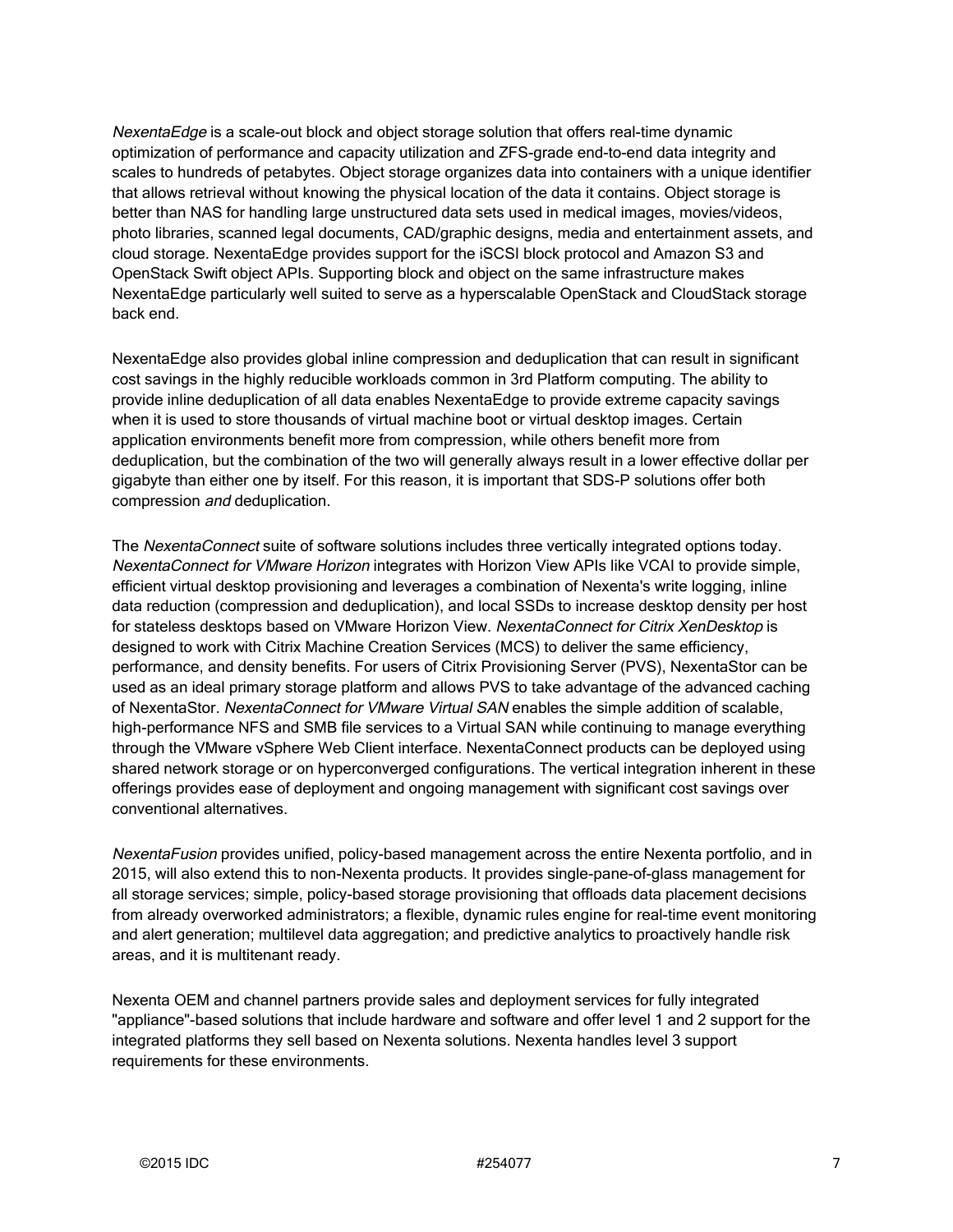#### FUTURE OUTLOOK

Virtualization has become the IT infrastructure platform of choice at this point, and this is driving enterprises to evaluate software-defined models for all resources. The SDDC offers compelling flexibility, functionality, and economics that the hardware-centric approaches of the past just can't, and the power and scalability of commodity x86-based hardware make delivering pure software-based enterprise-class solutions for all application tiers a very viable and attractive future.

Platforms like Nexenta's have already proven they can provide a solid enterprise storage alternative to legacy offerings, with savings that are generally in the 60–70% range. Most of these savings come right up front from not having to pay for premium-priced proprietary hardware platforms. While Nexenta has enjoyed considerable success being deployed with tier 2 and tier 3 application environments, customers are also using Nexenta in tier 1 application environments like VDI and high-performance databases. With the unified storage support, massive scalability, and the very complete set of enterprise data services that Nexenta offers, including thin provisioning, inline data reduction, intelligent storage tiering, snapshots, clones, encryption, and replication, the company will likely be pursuing more tier 1 application business.

IDC expects that, as a group, SDS-P vendors will attempt to pursue this approach. As legacy storage platforms need to be refreshed, many of them will be replaced by SDS-P offerings, and IDC expects this market to continue to outgrow the overall storage market over at least the next five years. Many of the major enterprise storage players have given up trying to generate concern about these newer designs and have entered the market with their own offerings, often through acquisition. These types of platforms have an advantage in supporting virtualization, flash, and cloud — the foundation technologies of the 3rd Platform — and clearly offer a better cost model. The most successful SDS-P players will be the ones that develop rock-solid reputations for massively scalable platforms that can be cost effectively configured to support both primary and secondary storage applications at the same time.

#### ESSENTIAL GUIDANCE

Nexenta is arguably one of the very first SDS vendors in the industry. Its delivery model has evolved, as the industry itself has changed, to today provide a well-integrated solution available from OEM and channel partners that rivals the ease of purchase, deployment, and support of higher-priced, hardwarecentric offerings with a much lower price point. The big differentiator for Nexenta, as well as for other SDS-P vendors, is its ability to produce enterprise-class storage solutions based around commodity x86 servers and various storage architectures at much lower price points. Most of these vendors initially targeted tier 2 and 3 applications, as well as test and development environments, but vendors are hungrily eyeing business opportunities with tier 1 applications. Given their backgrounds, understanding the unique requirements of mission-critical applications may not be in the DNA of many of these vendors, but to be successful in this new market, they will have to not only understand the requirements but meet them with robust capabilities.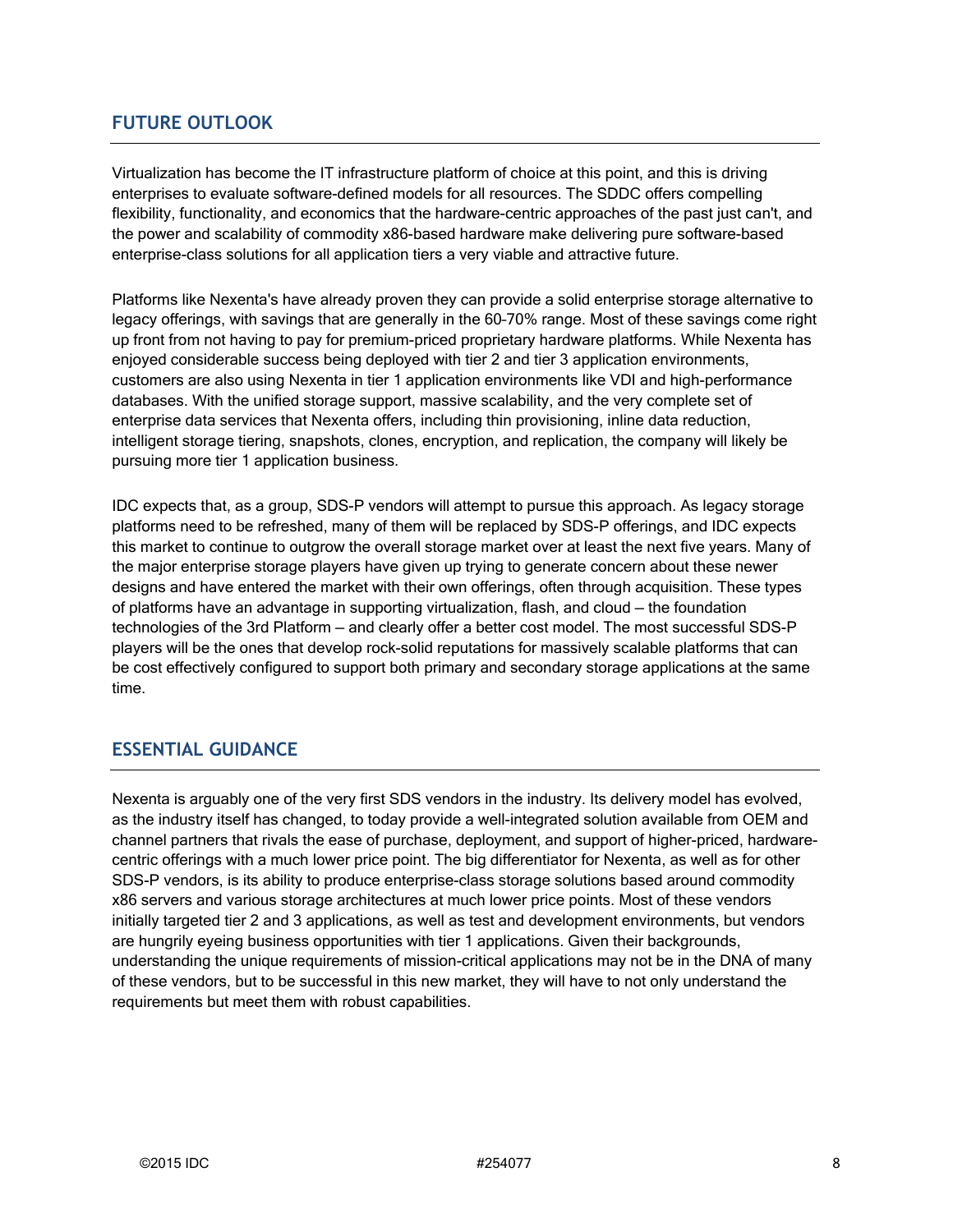IDC market estimates indicate that the secondary storage markets are three to four times the size of primary storage markets. There are many SDS-P vendors pursuing secondary storage market opportunities, but not nearly as many have the capabilities to directly address primary storage requirements. SDS-P offerings pursuing primary storage markets with the required feature sets will have two very strong advantages to bring to bear against their legacy but proven enterprise storage platform competitors in that market: their ease of management and consistent data services feature set across heterogeneous environments and their much lower price point. Still, SDS-P vendors should understand their capabilities and their market opportunities in each of these areas — primary and secondary storage – as they plan out their future product and sales strategies. Clearly, a platform that is equally capable at simultaneously handling the requirements of primary and secondary applications will be more attractive than one that is just limited to one of those markets. As the industry continues to evolve away from and replace client/server computing designs and architectures, consolidation onto newer, more cost-effective architectures will be a strong trend in the industry.

### Advice for Nexenta

The ease of purchase, deployment, and support of integrated solutions is a strong draw for IT shops tasked with responding quickly in today's dynamic business environment and in general doing more with less. Nexenta's move away from its "do it yourself" past to the integrated solutions that its channel and OEM partners now offer has proven to be a very smart strategic move. As Nexenta moves forward, it should create more of these solutions with OEM and channel partners and look for opportunities to provide even more complete SDS-P solutions that leverage the NexentaConnect products in select vertical markets.

A critical factor in Nexenta's success will be to continue to provide support for, and leverage with optimizations where possible, new commodity hardware capabilities with respect to device and connection type. For example, this might include providing quick support for features like 16Gb FC and 40GbE and tiering capabilities that can take advantage of memory channel storage solutions (based on flash) that are just starting to come to market now.

Nexenta is a relatively recent entrant into the object storage market with its NexentaEdge product. At this early stage of its life cycle, it is necessary to obtain key large, bellwether references that have worldwide brand recognition. Ultimately, most organizations will be faced with managing large data sets that include structured, unstructured, and semistructured elements, and not all vendors can offer a single, unified platform to do that. Common management capabilities across large, unified data stores can bring considerable efficiencies into the associated administrative operations, and this is an advantage that not all SDS-P vendors can bring to the table. Nexenta's largest customer, Korea Telecom, should clearly be a target of this platform if it is not already a user. Nexenta should also explore the object storage plans of its other extremely large customers.

Nexenta should keep a critical eye on how open source environments like OpenStack and CloudStack evolve. Nexenta already provides support for KVM (in addition to VMware vSphere, CitrixXenServer, and Microsoft Hyper-V), but continuing to enable its customers to make better, more efficient use of open source technologies will be a good strategic investment as more global organizations seek to leverage open source to replace aging and costly proprietary offerings over time. Nexenta should look to provide support for a wide range of popular block, file, and object APIs for these open source environments.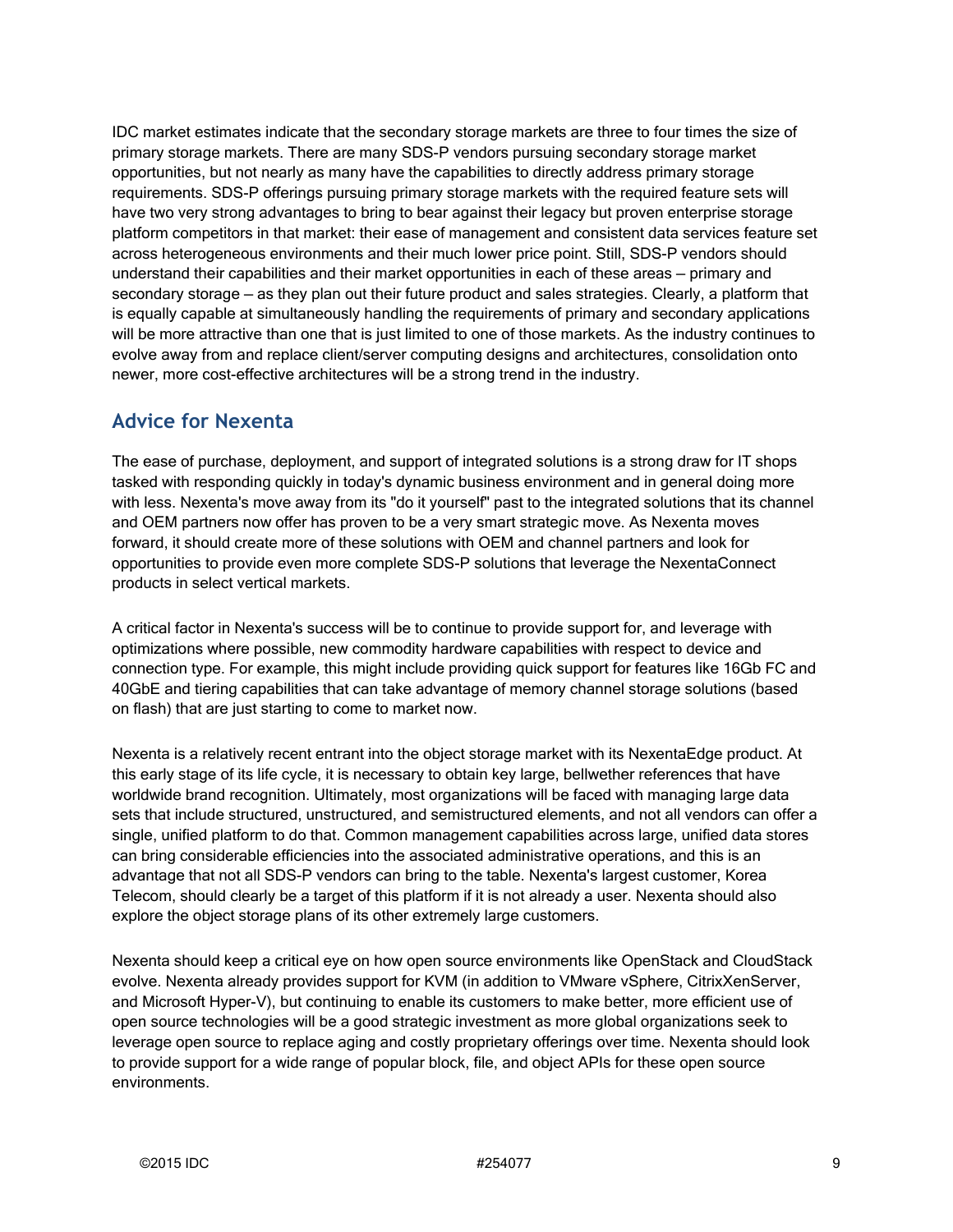Finally, Nexenta may wish to consider targeting service providers more closely. Enabling a unified storage platform with good multitenant management capabilities can make it very attractive to service providers that are clearly already grappling with the issues of storage management at massive scale. SDS-P offerings can make great building blocks. This business development opportunity may put them more in the role of an original "device" manufacturer with respect to these types of customers, but if Nexenta's "off the shelf" option provides the functionality they require, it is a much more simple to deploy solution and much lower cost with much faster time to market than building such an environment yourself.

#### LEARN MORE

#### Related Research

- Software-Defined Storage with HyperDup Data Services from Atlantis Computing May Change the Industry (IDC #253058, December 2014)
- Scality Significantly Increases Market Opportunities by Adding A Commercial Market Focus (IDC #252865, December 2014)
- **Worldwide File- and Object-Based Storage 2014-2018 Forecast (IDC #251626, October 2014)**
- **IDC's Worldwide File- and Object-Based Storage Taxonomy, 2014 (IDC #245940, January** 2014)
- **IDC QuickPoll: Trends in File and Object-Based Storage Environments (IDC #245090,** December 2013)
- **IDC MarketScape: Worldwide Object-Based Storage 2013 Vendor Assessment (IDC #244081,** October 2013)